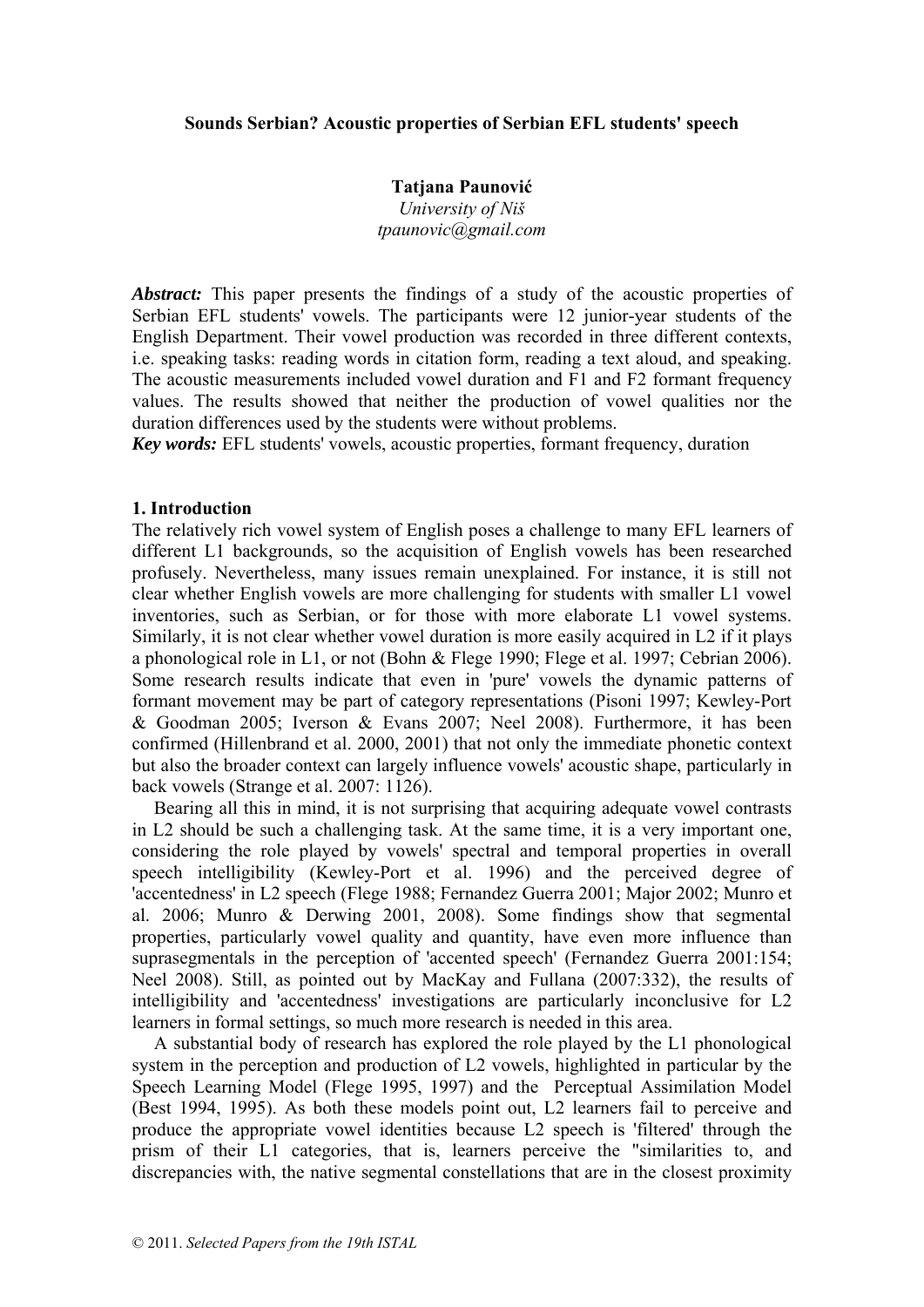to them in native phonological space" (Best 1995: 193), which can explain "perception and production problems in differentiating these categories" (Strange et al. 2007: 1127). However, most studies referring to these two models, as well as to the somewhat broader Environmental approach (Jia & Aaronson, 2003; Jia et. al. 2006), target bilinguals or L2 learners in naturalistic settings (e.g. Piske et al. 2002; Guion 2003), investigating various factors that affect their perception and production of L2 vowels and their quality and quantity. For instance, Chen (2006) investigated the contrasts produced between tense and lax vowels by Mandarin speakers of English, and showed that they relied much more on the temporal contrast (Chen 2006: 248). Munro  $\&$ Derwing (2008) conducted a longitudinal study of the segmental production of adult ESL learners, L1 speakers of Mandarin and Slavic languages, again in a naturalistic setting, in Canada. The study showed that all the participants made improvement in vowel intelligibility over one year, though the improvement was not linear (Munro & Derwing 2008:448).

The research with EFL students in formal settings is less abundant, and has mainly focused on a limited number or segmental contrasts. For instance, Tsukada (2008) observed the production of four monophthongs and two diphthongs by Thai speakers, while Barboza (2007) investigated the properties of front vowels produced by Brazilian learners of English.

With Serbian EFL students, this kind of research is even more limited. Apart from several early studies (Mihajlović 1957, 1969; Djokić 1981, 1984), there are few recent studies of English vowel production or perception by Serbian learners. The extensive and detailed research of Krebs-Lazendic (Krebs-Lazendic 2008, Krebs-Lazendic & Best 2007) investigates the acquisition of English vowels by Serbian L1 speakers in a naturalistic setting in Australia, while Serbian EFL students' vowels in formal settings were investigated by Paunović (2003), Marković (2007, 2009), and Čubrović (2007), and, with young learners, Savić (2007, 2009). Some of the most relevant findings of these few studies indicate that vowel distinctions are very difficult to acquire by Serbian L<sub>2</sub> students in formal settings, even after years of studying English as a foreign language, and even by students of otherwise rather high proficiency levels, for instance, English department students (e.g. in Marković 2007).

### **2. Present study**

The purpose of this study was to investigate the acoustic properties of Serbian EFL students' vowels highlighted as problematic by both classroom experience and previous research. Specifically, we focused on the duration and formant structure of the English vowel contrasts involving the 'short' vowels  $\lambda$ ,  $\lambda$ ,  $\mu$ ,  $\sigma$ ,  $\sigma$  and their 'long' pairs  $\lambda$ i:,  $\alpha$ ;  $\sigma$ ; uː/, as well as the  $/e/-/æ/$  and  $/s/ - /a/$  distinctions. Our aim was to investigate (1) whether Serbian EFL students produced phonetic contrasts (F1, F2) between the relevant vowel categories in English, and (2) whether they used the phonetic cue of duration to support relevant vowel contrasts.

However, in difference to some of the studies mentioned above, this study did not aim to compare the properties of the vowels produced by our participants with English native-speakers' or L1 Serbian vowels, nor to examine the source or degree of mother tongue interference. Rather, in accordance with views proposed by Lindblom et al. (1992) or Neel (2008), we focused on the participants' vowel *system* as such, and on the relationships between the vowel categories *within* the system, that is, on observing whether the students' categories unambiguously stood as clearly differentiated areas of vowel space, distinct from all the others, and whether they were stable across different contexts and speaking styles. We opted for this approach because, as pointed out by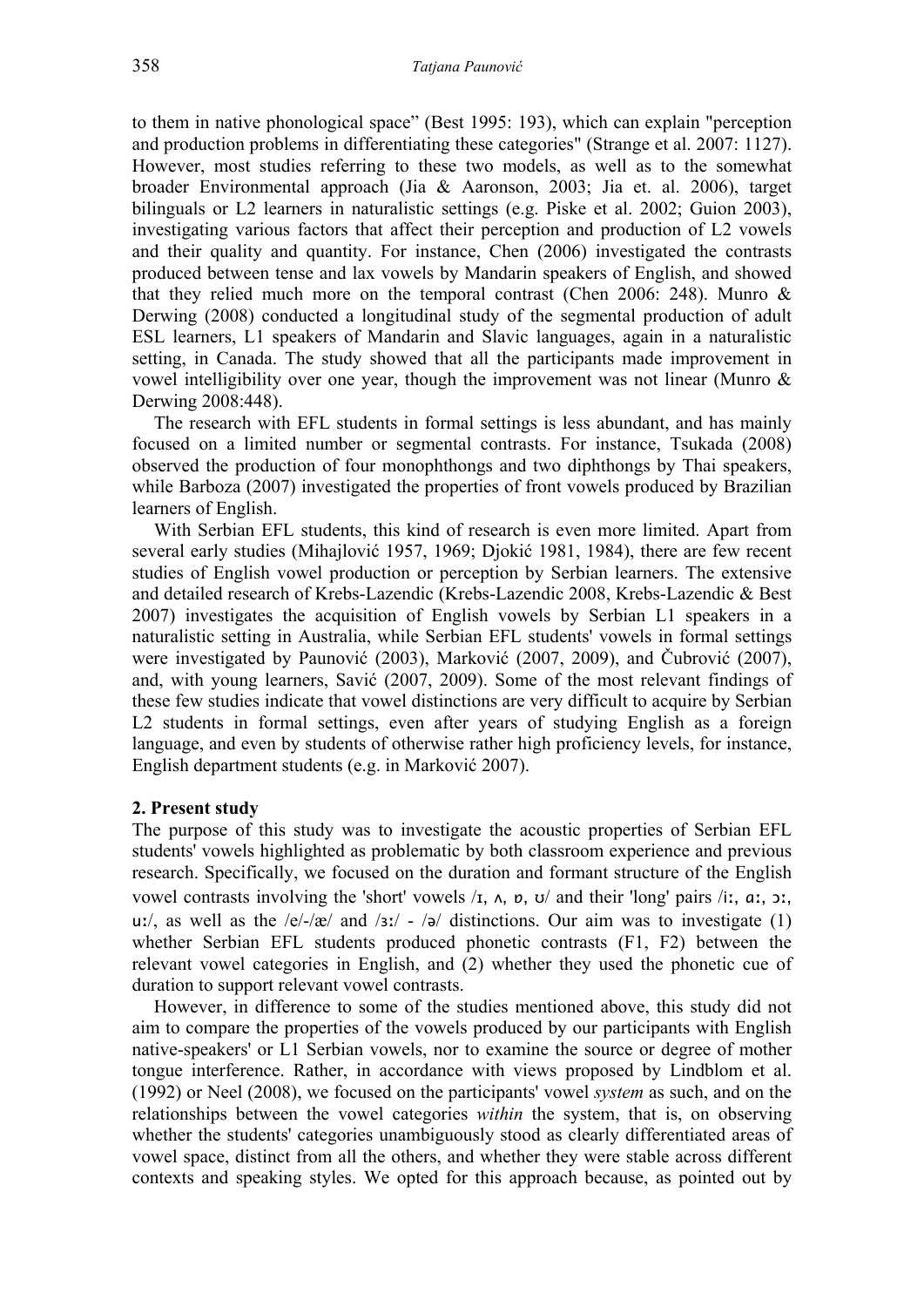Neel (2008:584), "distinctiveness among neighboring vowels" and "acoustic comparison of confused vowels" are of crucial importance in determining vowel *intelligibility*. Therefore, although in the discussion below we do list the data offered in literature on English and Serbian vowels, we did not aim to make explicit comparisons of our participants' vowel qualities with these 'reference' formant values, but, rather, to observe the differences between 'neighbouring' vowels in our participants' vowel space i.e. vowel system.

# *2.1. English and Serbian vowels*

English vowels have been investigated in numerous studies that present data about their formant frequency values. *Table 1* summarizes those offered by Wells (1962), Deterding (1990, in Marković 2007), Hawkins & Midgley (2005) and Deterding (2006) for British English, as well as by Peterson & Barney (1952), Denes and Pinson (1993) and Ladefoged (2001) for American English. In these studies, the participants were male speakers, apart from Deterding's, where female participants were included, too. The data from the Hawkins and Midgley's study (2005) are from the speakers aged 20 to 25, the age group closest to our participants.

*Table 1. Mean F1 and F2 values of English vowels cited in 1) Wells 1962, 2) Deterding 1990, 3) Hawkins & Midgley 2005, 4) Deterding 2006, 5) Peterson & Barney 1952, 6) Denes and Pinson 1993 and 7) Ladefoged 2001* 

|     | 1) male |      | $2)$ male |      | 2) female |                | 3) male |      | 4) male |                | 5) male |      | 6) male |      | 7) male |      |
|-----|---------|------|-----------|------|-----------|----------------|---------|------|---------|----------------|---------|------|---------|------|---------|------|
|     | F1      | F2   | F1        | F2   | F1        | F <sub>2</sub> | F1      | F2   | F1      | F <sub>2</sub> | F1      | F2   | F1      | F2   | F1      | F2   |
| ir  | 285     | 2237 | 275       | 2221 | 319       | 2723           | 276     | 2338 | 296     | 2241           | 270     | 2290 | 270     | 2290 | 280     | 2250 |
| I   | 356     | 2098 | 382       | 1958 | 432       | 2296           | 393     | 2174 | 396     | 1839           | 390     | 1990 | 390     | 1990 | 400     | 1920 |
| e   | 569     | 1965 | 560       | 1797 | 645       | 2287           | 600     | 1914 | 532     | 1656           | 530     | 1840 | 500     | 1880 | 550     | 1770 |
| æ   | 748     | 1746 | 737       | 1527 | 1011      | 1759           | 917     | 1473 | 667     | 1565           | 660     | 1720 | 660     | 1720 | 690     | 1660 |
| Λ   | 722     | 1236 | 695       | 1224 | 813       | 1422           | 658     | 1208 | 661     | 1296           | 520     | 1190 |         |      |         |      |
| a:  | 677     | 1083 | 687       | 1077 | 779       | 1181           | 604     | 1040 | 680     | 1193           |         |      | 730     | 1100 | 710     | 1100 |
| D   | 599     | 891  | 593       | 866  | 602       | 994            | 484     | 865  | 643     | 1019           | 730     | 1090 | 450     | 850  |         |      |
| JI. | 449     | 737  | 453       | 642  | 431       | 799            | 392     | 630  | 480     | 857            | 570     | 840  | 390     | 1050 | 590     | 880  |
| Ω   | 376     | 950  | 414       | 1051 | 414       | 1203           | 413     | 1285 | 395     | 1408           | 440     | 1020 | 300     | 850  | 450     | 1030 |
| u:  | 309     | 939  | 302       | 1131 | 339       | 1396           | 289     | 1616 | 386     | 1587           | 300     | 870  | 490     | 1350 | 310     | 870  |
| 31  | 581     | 1381 | 513       | 1377 | 650       | 1593           | 494     | 1373 | 519     | 1408           | 490     | 1350 |         |      |         |      |

The Serbian vowel inventory includes 5 vowels: two high vowels, the front and unrounded  $\pi$  and the back and rounded  $\pi$ ; two mid-vowels, the front unrounded  $\pi$ /e/ and the back rounded /o/, and an unrounded open vowel, most often described as 'central', but 'inclined towards a back articulation' (Simić & Ostojić 1989:179). Each short vowel is matched by a long counterpart in the context of the system of *prosodic accents* (Lehiste & Ivić 1986; Simić & Ostojić 1989; Ivić1994). It has been noted that although small vowel systems are expected to have their vowels evenly distributed and maximally dispersed over the vowel space, research shows that it may not always be so (Butcher 1994:28, 32), since many three- and five-vowel systems are organized by a diametrically opposite principle, the one of *minimal distinctiveness*, so that vowels occupy a smaller and more compact part of the available phonetic vowel space. This, however, doesn't seem to be typical of the Serbian vowel system, judging by the average F1 and F2 values of the 5 Serbian vowels offered by Simić and Ostojić (1989) and by Lehiste and Ivić (1996), shown in *Table 2*.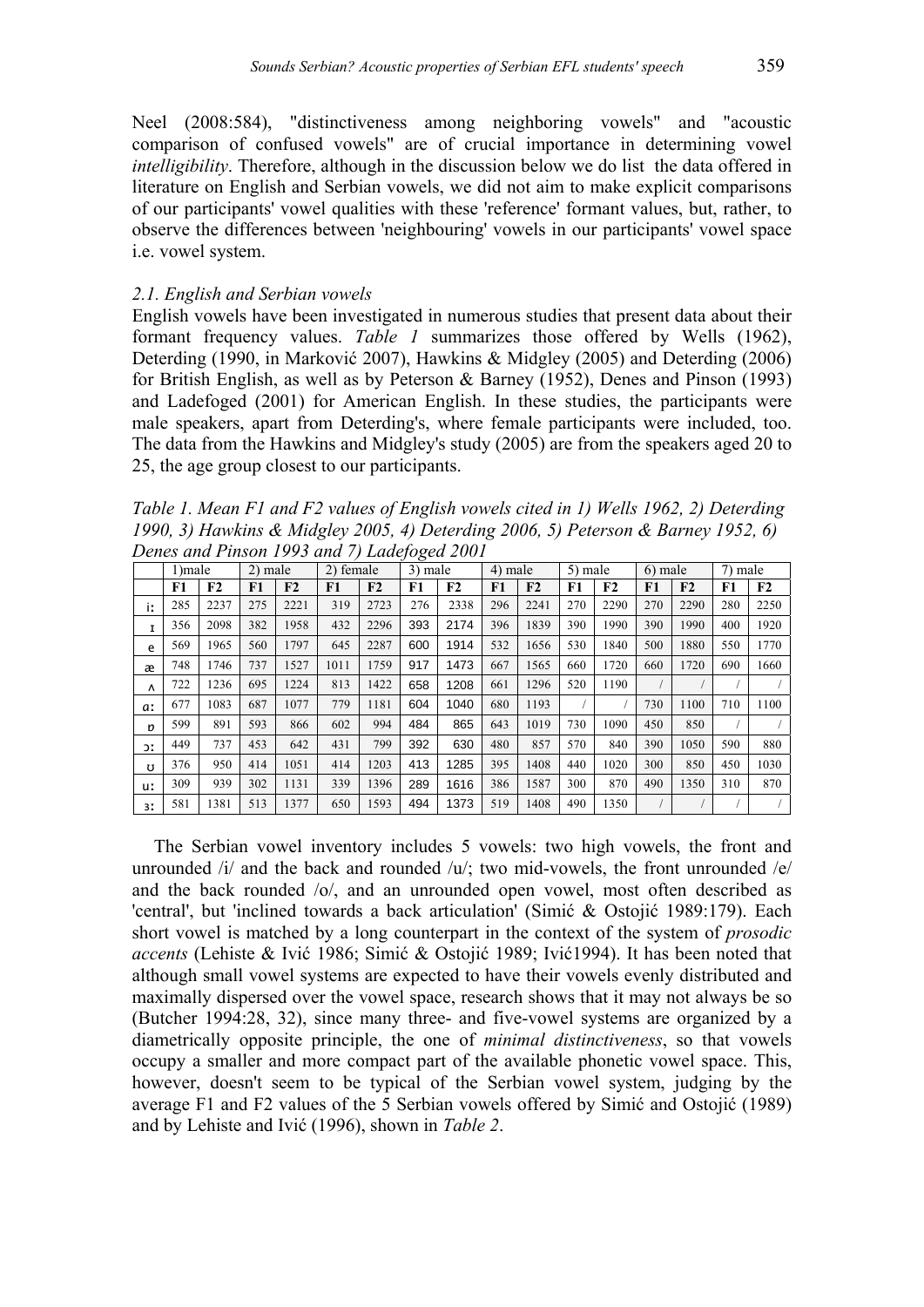|     |                      |      |     | 2) in short syllables | 2) in long syllables |      |  |  |
|-----|----------------------|------|-----|-----------------------|----------------------|------|--|--|
|     | F <sub>2</sub><br>F1 |      | F1  | F2                    | F1                   | F2   |  |  |
| i/  | 250                  | 2350 | 410 | 2045                  | 385                  | 2155 |  |  |
| /e/ | 550                  | 1900 | 550 | 1760                  | 480                  | 1985 |  |  |
| a   | 775                  | 1250 | 780 | 1445                  | 900                  | 1525 |  |  |
| /0/ | 550                  | 900  | 560 | 1035                  | 495                  | 960  |  |  |
| /u/ | 375                  | 750  | 455 | 820                   | 455                  | 775  |  |  |

*Table 2. Mean F1 and F2 values of Serbian vowels (by male speakers) cited in 1) Simić & Ostojić 1989 and 2) Lehiste and Ivić 1996* 

# *2.2. Participants*

The participants in this research were twelve students of the English Department at the Faculty of Philosophy, University of Niš. They were  $1<sup>st</sup>$  year students (average age 19.3, proficiency level B2+ CEF), just starting the introductory course in *English Phonetics and Phonology*. The group consisted of eight female and four male students, all Serbian L1 speakers. It was not possible to estimate the degree of their exposure to particular varieties of English (British, American), given that in the formal educational context in Serbia standard British still seems to be the predominant variety for in-class work, whereas students are largely exposed to other English varieties outside the classroom.

# *2.3. Methodology and procedures*

For data gathering, we devised three different tasks of varying degrees of control, constraint, and structure, in order to observe how participants used phonetic cues across different speech styles and contexts.

*Task one* focused on vowels used in individual words, in citation form. Thirty-two words were put on flashcards (*beach, teacher, seat, sit, pick, sister, desk, bed, cat, Pat, butter, cut, father, bath, hard, dog, spot, top, saw, bought, thought, good, book, put, school, shoes, bird, herb, girls, under, about, Abbott*). All the words but four were monosyllabic, all with the target vowel in the stressed syllable, except for *schwa*. Each vowel was illustrated at least twice, and all the tokens were used in the carrier sentence *'I see \_\_\_ there'*. The purpose of this task was to provide clear examples of students' vowels in a maximally controlled context.

*Task two* consisted in reading aloud *The Story of Arthur the Rat*, frequently used for phonetic studies because it offers diverse examples of all the English speech sounds. The story was taken from Markham & Hazan (2002:16) and only slightly adapted. The participants were instructed to relax and read the text naturally. The purpose of this task was to provide examples of students' vowels produced in a strictly structured context, but in stretches longer than one utterance. The tokens selected for measurement were in the focus position of their tone units (TU) wherever possible (except for *schwa*); some of them were also TU-final.

In *Task three,* the participants were asked to briefly retell the story from memory. The purpose was to provide examples of students' vowels used in the least structured context, as similar as possible to spontaneous speech ('semi-spontaneous' speech, according to Markham & Hazan 2002).

The recordings were made in the computer room of the Faculty of Philosophy, University of Niš. Each participant's performance was recorded digitally, using a Phillips SBC MD650 microphone, directly into the *Speech Filing System* 4.7/Windows 2008 (© M. Huckvalle, UCL). The measurements included vowel formant frequency values (F1, F2), and vowel duration. Vowel duration measures were based on manual segmentation, relying on both the waveform and the wideband spectrogram. Formant frequencies were taken from the steady-state portion of the vowel. All the formant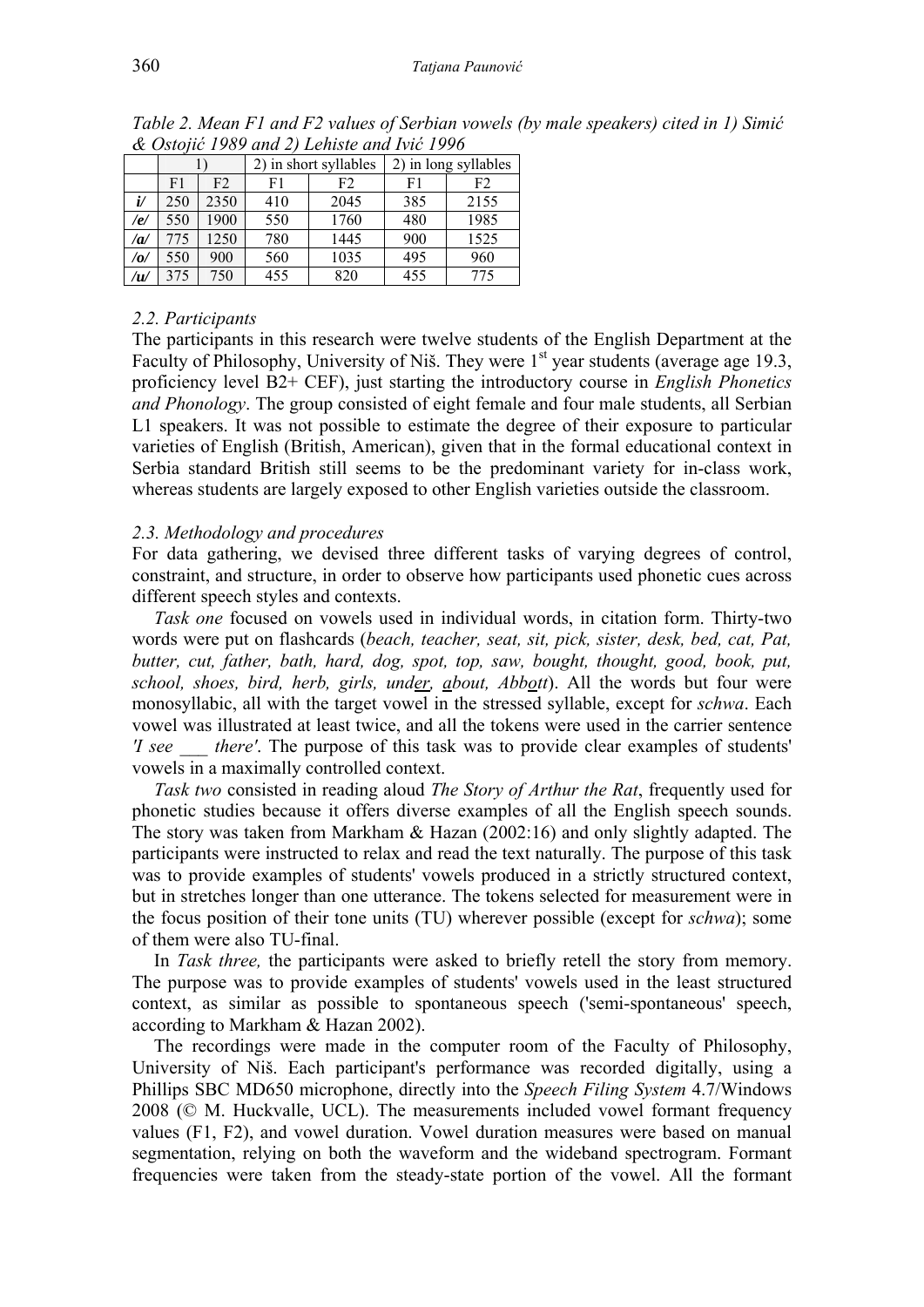values were first automatically estimated by the program and then re-checked manually. Since our aim was to investigate the interlanguage vowel system of EFL *learners*, which we expected to be imperfect in many ways and different from the native-speaker systems, we did not exclude from the analysis those tokens that were obviously different from the expected vowel qualities based on native-speaker data. In task three, taking into consideration the possible acoustic effects of coarticulation in connected speech, we tried to control for this, to the extent to which it was possible, by choosing the tokens that provided a similar phonetic environment to the tokens in the citation and reading tasks (Fabricius 2002:219).

# **3. Results and discussion**

# *3.1. Vowel quality – formant frequencies*

The quality measurements of the participants' vowels are summarized in *Table 3*. It shows the mean F1 and F2 values and standard deviation for male and female speakers in the three different tasks: words in citation form in the carrier sentence, reading the text, and retelling the story in semi-spontaneous speech.

*Table 3. Mean F1 & F2 values and standard deviation for pure vowels for male and female participants, a) citation, b) reading, c) speaking* 

| male               | İI    |       | e     | æ     | Λ     | a:    | ə     | 31    | n     | ЭI    | Ω      | uː     |
|--------------------|-------|-------|-------|-------|-------|-------|-------|-------|-------|-------|--------|--------|
| a) F1              | 269   | 534   | 647   | 810   | 649   | 742   | 384   | 559   | 640   | 664   | 590    | 405    |
| F <sub>2</sub>     | 2389  | 1473  | 1708  | 1620  | 1049  | 1181  | 1855  | 1327  | 989   | 942   | 1367   | 1924   |
| $\mathbf{b})$ F1   | 388   | 556   | 678   | 786   | 679   | 726   | 384   | 597   | 672   | 608   | 560    | 388    |
| F2                 | 2464  | 1549  | 1723  | 1601  | 1082  | 1130  | 1855  | 1466  | 1026  | 962   | 1326   | 1047   |
| c) F1              | 339   | 487   | 627   | 753   | 706   | 757   | 401   | 586   | 695   | 667   | 369    | 369    |
| F2                 | 2415  | 1666  | 1684  | 1589  | 1233  | 1129  | 1787  | 1382  | 1078  | 987   | 1076   | 1002   |
| <b>Std F1</b>      | 59.80 | 35.25 | 25.69 | 28.62 | 28.51 | 15.50 | 9.82  | 19.55 | 27.62 | 33.23 | 119.87 | 18.00  |
| Std F <sub>2</sub> | 38.08 | 97.22 | 19.67 | 15.63 | 98.10 | 29.74 | 39.26 | 70.00 | 44.71 | 22.55 | 157.51 | 519.81 |

| female             | İI    |       | e     | æ      | Λ     | a:     | ə     | 31     | D     | DΙ    | Ω     | uː     |
|--------------------|-------|-------|-------|--------|-------|--------|-------|--------|-------|-------|-------|--------|
| a) F1              | 457   | 542   | 745   | 1051   | 932   | 644    | 512   | 745    | 762   | 593   | 459   | 440    |
| F <sub>2</sub>     | 2475  | 2169  | 1932  | 1881   | 1373  | 1288   | 1252  | 1729   | 1084  | 844   | 1440  | 1459   |
| $\mathbf{b})$ F1   | 484   | 534   | 725   | 885    | 856   | 808    | 488   | 747    | 785   | 598   | 499   | 471    |
| F <sub>2</sub>     | 2417  | 2125  | 2016  | 1846   | 1448  | 1214   | 1094  | 1740   | 1284  | 898   | 1362  | 1527   |
| c) F1              | 445   | 534   | 780   | 845    | 735   | 847    | 498   | 579    | 847   | 543   | 483   | 436    |
| F2                 | 2453  | 2122  | 2038  | 1923   | 1291  | 1359   | 1100  | 1484   | 1295  | 1010  | 1263  | 1034   |
| Std F1             | 19.97 | 4.61  | 27.84 | 109.23 | 99.35 | 107.72 | 12.06 | 96.42  | 43.97 | 30.41 | 20.13 | 19.16  |
| Std F <sub>2</sub> | 29.28 | 26.31 | 55.94 | 38.55  | 78.53 | 72.51  | 89.54 | 144.73 | 18.77 | 84.67 | 88.71 | 267.17 |

*Figure 1* shows formant values plotted onto the vowel space graph, where the vertical axis represents F1 values and vowel differences in the degree of openness/ height, while the horizontal axis represents the differences in the front/back dimension, that is, the difference between F1 and F2, which, according to Ladefoged (1993:199), yields a more precise representation of back vowels, since "the so-called front-back dimension has a more complex relationship to the formant frequencies", and some of the effects of the lip rounding accompanying the articulation of back vowels can be eliminated "by considering the second formant in relation to the first. The degree of backness is best related to the difference between the first and the second formant frequencies" (Ladefoged 2001:177). As suggested by Fabricius (2002:220), too, the F2- F1 value is conveniently used "as a representation of the peripherality of the vowel tokens," since "more peripheral vowels have a higher value for F2-F1", while,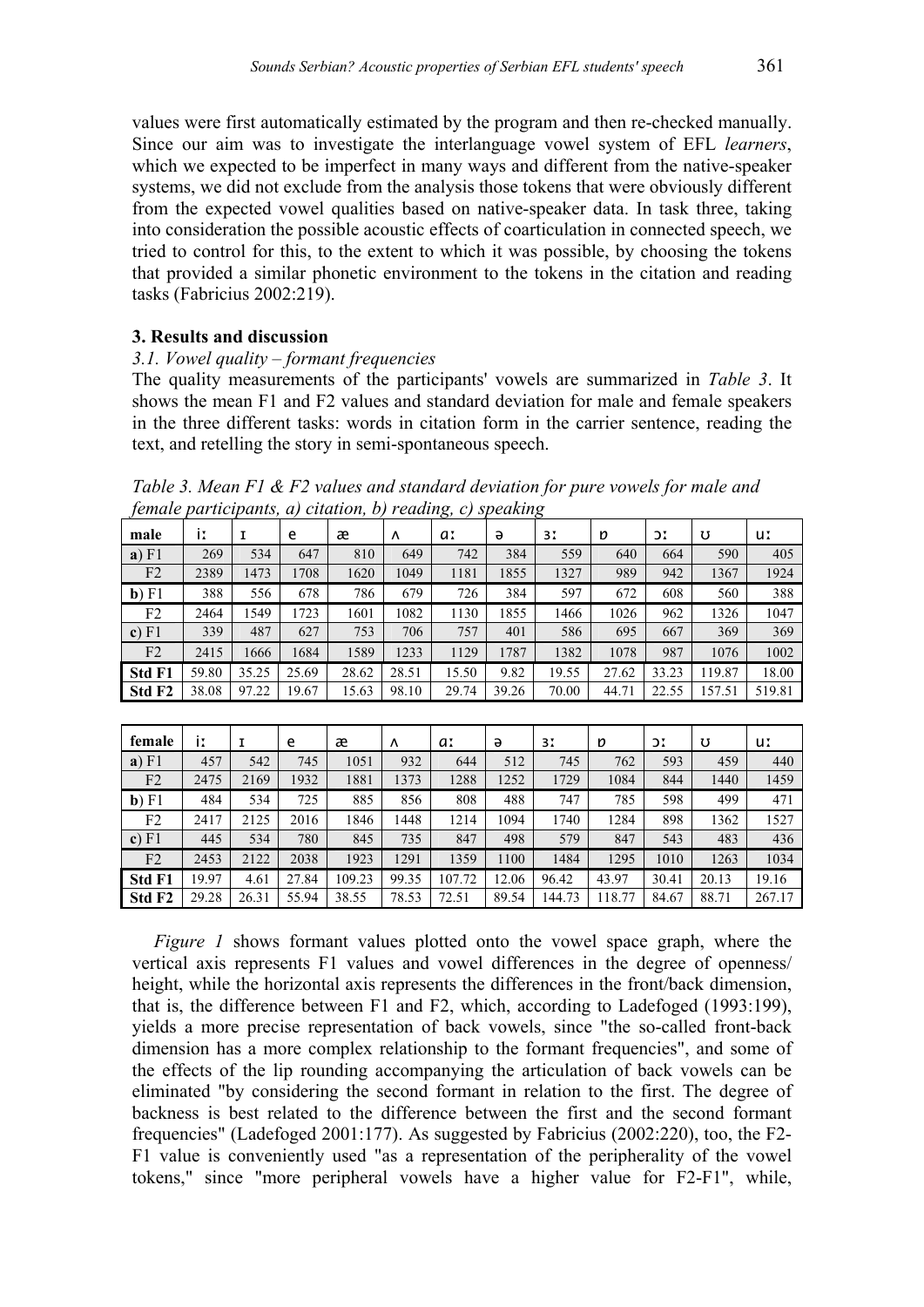conversely, "more central vowels have a lower value, since a higher F1 value is subtracted from a lower F2 one". She points out that this representation has the advantage over the traditional one since this latter one "would not take relative vowel height into account".

*Figure 1. Mean formant values plotted for male participants (circles) and female participants (triangles), in the three tasks / contexts* 



Since the study included a relatively small number of participants, and a relatively small number of vowel tokens for each of the three speaking styles, in data analysis we relied mostly on descriptive statistics and simple comparisons of the raw formant data to observe inter- and intra-speaker variation in vowel qualities across the three speech styles, rather than on more complex statistical procedures. For instance, one-way ANOVA comparisons showed no statistically significant differences across the three speaking styles for either male or female speakers, and the only point that even roughly approximated statistical significance was the difference between the F2 values of the citation-style and semi-spontaneous speech with 4 male speakers ( $\frac{1}{v}$  p= .067,  $\frac{1}{v}$  p= .090).

Standard deviation values, though, did show some obvious variation in the quality of the vowels produced in citation, reading and speaking, both for individual speakers and for the mean values for male and female speakers (presented in *Table 1*). First, with respect to the dimension of vowel openness, more variability was observed in female than in male speakers. Whereas male speakers produced only one vowel,  $\langle v \rangle$  as remarkably more open in the two structured contexts and as much more close i.e.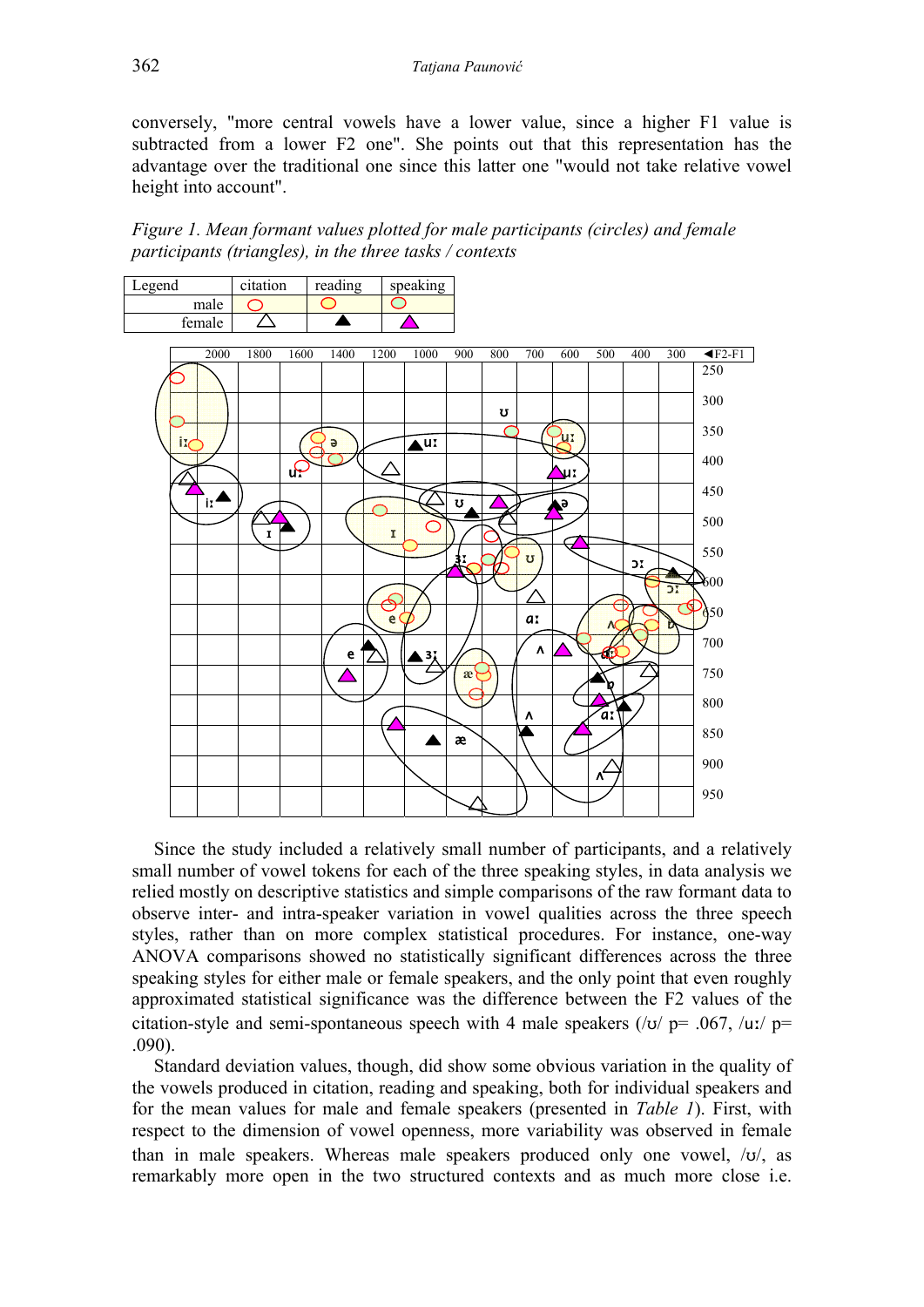similar to the category of /u:/ in semi-spontaneous speech, female participants produced observable variation with respect to the degree of openness in four vowels  $\alpha$ ,  $\alpha$ ,  $\alpha$ ,  $\alpha$ ,  $\alpha$ . Namely, both  $\alpha$  and  $\alpha$  were notably more open in citation form of words than in either reading or speaking, while /ɜː/ was obviously more open in citation and reading, and much more close in spontaneous speech. The degree of openness of /ɑː/ with female speakers showed a tendency to centralize the vowel in citation form, while it was much more open in both reading and speaking.

With respect to the front/back dimension (F2) male speakers generally showed less variation than female speakers. Still, with male speakers / $I$ / was produced as more front and less centralized in the speaking task, as compared to the two more controlled contexts, that is, as closer to  $/i$ :/. Similarly,  $/\sigma$  was more 'carefully' centralized in citation and reading than in speaking, where it was produced in the general area of /u:/ With  $/u$ :/, surprisingly, three out of four male speakers showed a tendency to front the vowel conspicuously, in different vowel tokens and particularly in the citation style. Hence the highest standard deviation value for the front/back dimension with this vowel in the male participants. We cannot explain this finding without further investigation, but the fact that five out of eight female speakers showed the same tendency (in citation and reading), only to a somewhat lesser degree, indicates that this should be treated as a feature of our participants' interlanguage vowel systems rather than as a random mistake or an error in the data. Although the centralization of /u:/ has long been acknowledged as a phonetic change in some British varieties (Gimson 1970:120; Marković 2009:11), the inconsistencies in the realization of this vowel in different contexts must be interpreted as a sign that this vowel category has not been fully acquired and stabilized in our participants' interlanguage systems..

In addition to this, the female participants also showed variability in the dimension of peripherality with respect to  $\Lambda$ ,  $a$ ,  $b$ ,  $b$ ,  $c$ ,  $d$ ,  $e$ ,  $e$ , as indicated by standard deviation values across the three speaking styles. Some of this variability was in accordance with our expectations, based on previous research with Serbian EFL students (Marković 2007, 2009, Paunović 2003), that the participants would assimilate the categories which are not yet acquired or stabilized in their vowel systems to the 'nearest' L1 vowel categories. For instance, /ɔː/ was produced as much more back in citation and reading than in speaking, where it is remarkably centralized. The same tendency was observed for /ɒ/, produced in the citation form as more peripheral (back) than in reading and speaking, where it is more central and closer to the qualities of our participants' /aː/. However, some vowel qualities produced here cannot be explained in this way. Namely, the quality of /aː/ produced in the citation form was much more close than any variety of avowels in Serbian or English.

From the point of view of L2 pronunciation teaching, if intelligibility is set as an attainable goal for students, most attention should be paid to distinguishing the relevant pairs of English vowel categories, that is, the 'neighbouring' categories in the vowel space, since a sufficient difference from the 'neighbouring' vowel categories is essential for intelligibility, as pointed out by Neel (2008:584). In this respect, we could say that our participants did make an attempt to categorize their English vowel space into twelve distinct vowel qualities. Especially in the front region, judging by the overall organization of the vowel space and by the insignificant standard deviations between the speaking styles, we could conclude that the participants have vowels /iː/, /ɪ/, /e/ and /æ/ as separate, distinct, and relatively stable categories in their interlanguage vowel systems.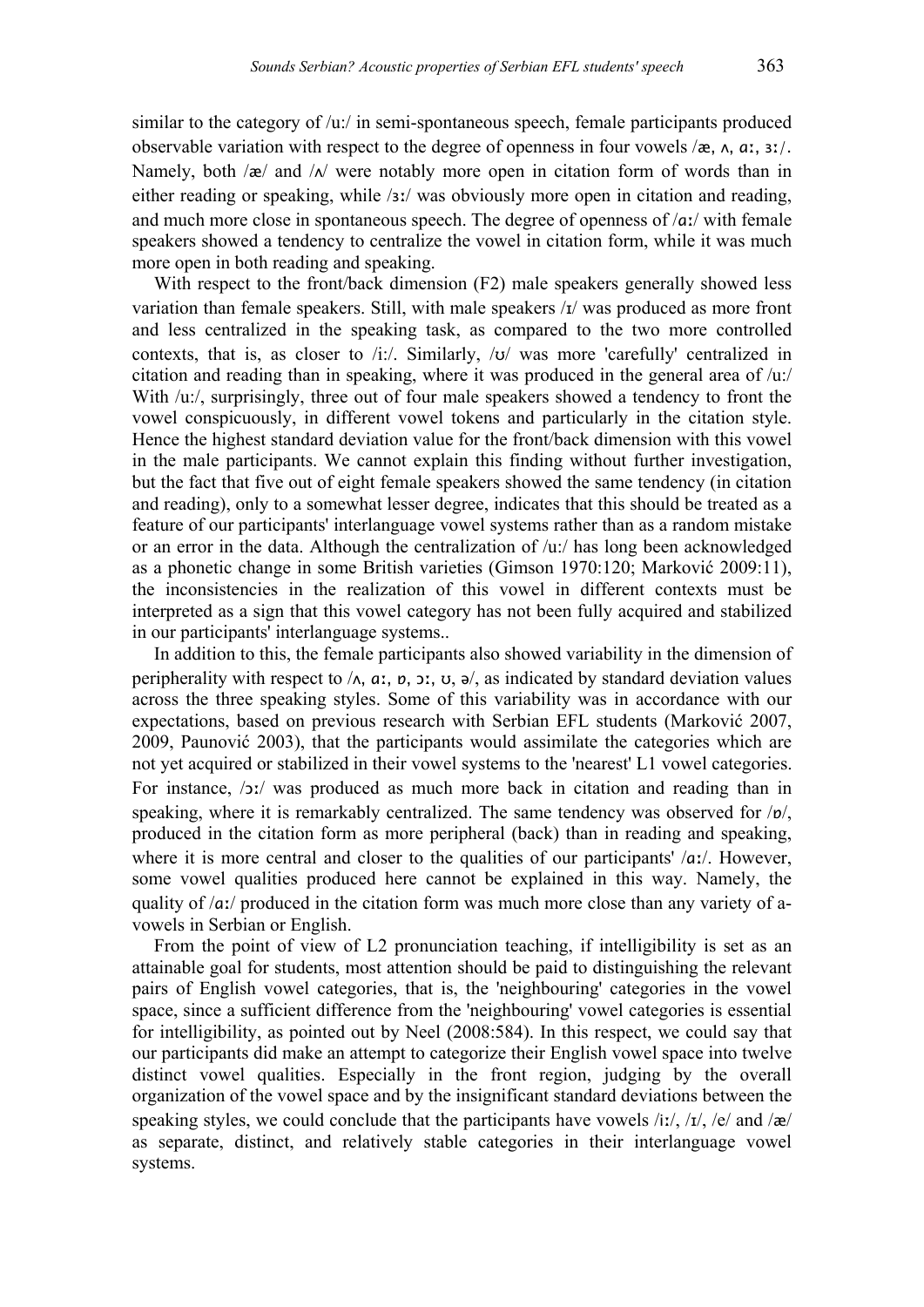Yet, not all of our participants' vowel categories can be said to be distinct and welldefined, nor are they stable across different speaking styles and contexts. First, there are big differences in the quality of several vowels produced in the three different speaking styles. For instance, both inter—and intra-speaker variations for  $\Lambda$  produced by the female participants were so great that this vowel cannot even be said to occupy a compact area in the vowel space. Second, especially in the back and central regions of the vowel space, there is some significant overlapping of categories. For instance, with male speakers the areas of  $\Lambda$ ,  $a$ ,  $b$  and even  $\Delta$ ; are clustered closely together and minimally dispersed in the vowel space. With female speakers these categories are more dispersed, but there is a significant overlapping between the categories  $/\lambda$ ,  $a$ ,  $b$ . Third, although the categories in the front area of the vowel space do not overlap, they are minimally distinct for our female participants. For instance, although maintained *phonologically* in all the three contexts, the distinction between /iː/ and /ɪ/ is phonetically rather small, and these two vowel areas are grouped close together. In this sense, in our participants' vowel space several vowel categories are not clearly delimited, and do not comply with the principle of 'sufficient separation' (Butcher 1994:28), even where the formant values produced indicate at least a partial acquisition of vowel categories.

Finally, the last problem that can be observed in our data is the phonetic identity of the phonological categories. For instance, similar to the findings in some previous research (Marković 2009:9), our participants' vowels were characterized by notably steady formant values throughout the vowel. Even /iː/ and /uː/ were rarely – if ever – characterized by formant movement and the diphthongization typical of native speakers' pronunciation (cf. Neel 2008). Similarly, although Neel (2008:583) points out that /æ/ is characterized by "a considerable change in F2 over the course of the vowel", no trace of this tendency was observed in our participants' vowels.

Much more importantly, some of our participants' categories were phonetically very different from typical native-speaker categories. Specifically, although the category of /æ/ produced by both male and female participants was clearly delimited from the neighbouring areas and rather stable, the fact remains that its quality was that of a central and open vowel (the most open one), very different from the target category in English, which indicates that the participants have probably assimilated it into the L1 category of /a/. In this sense, our participants are like "early learners" in the research by Krebs-Lazendic (2008:154, Krebs-Lazendic & Best 2007) – they have "assimilated two members of the contrast to two different Serbian categories (/e/ and /a/, respectively)", unlike "late learners" who tend to assimilate both these English vowels into a single Serbian category, /e/. Therefore, this poses the question of whether we can consider this category to have been *acquired* by our participants, even though it is distinct, delimited and stable.

Similarly, when /ɜː/ and /ə/ are concerned, with both male and female speakers these two stand out in the vowel space as distinct and relatively stable categories, except in the spontaneous speech of the female participants, where /ɜː/ is different from the values produced in citation and reading. However, the position of these two vowels in the vowel space, especially of the unstressed schwa and especially with male speakers, is not typical of the acoustic 'character of schwa' as described in literature. Fabricius (2002:217) points out that surveys of average formant values for English vowels usually do not consider schwa, since the "acoustic profile of schwa has generally been reported as varying widely according to phonetic context". However, in our data the participants' values for unstressed schwa varied minimally, probably because even words in citation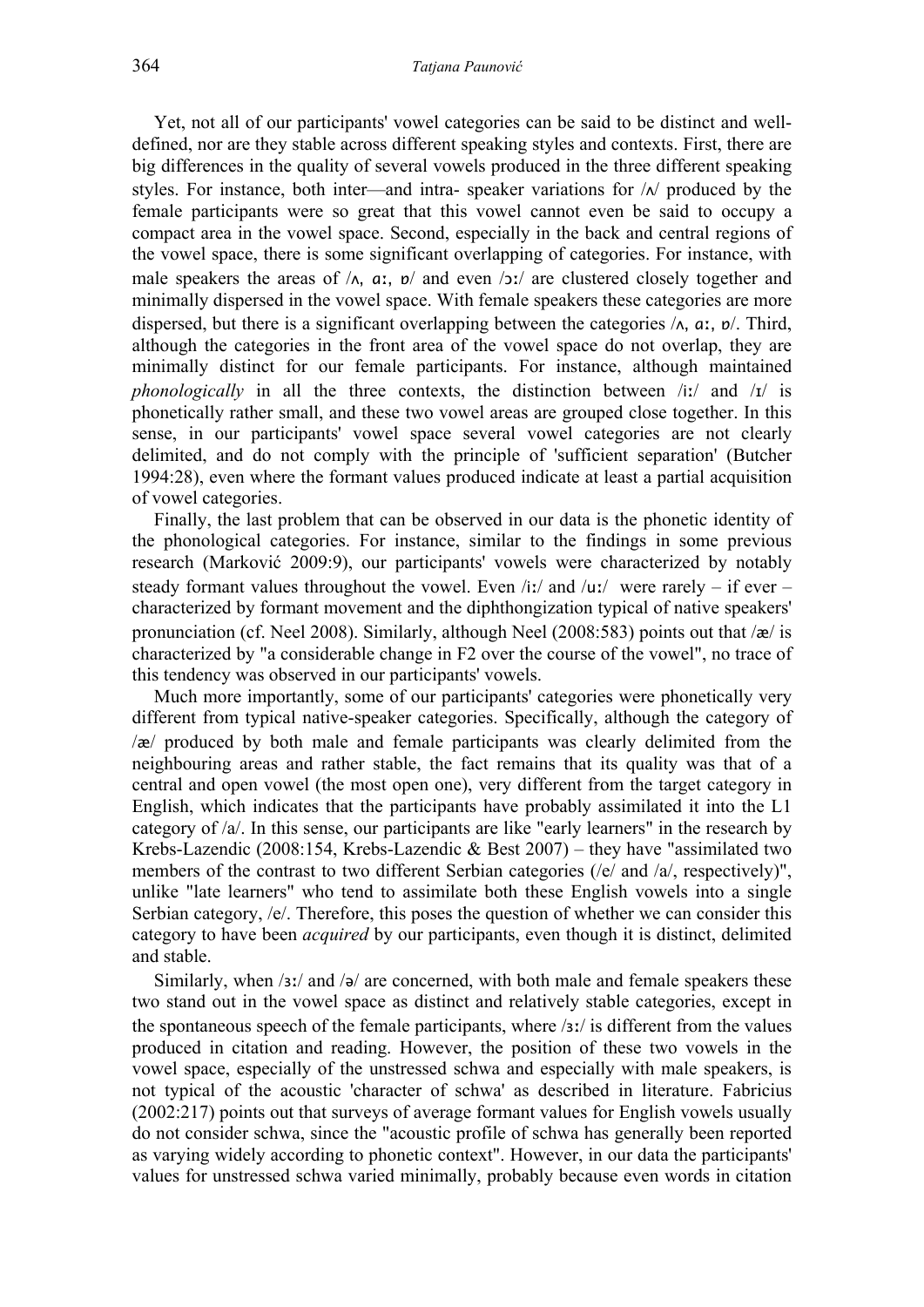form were used in a carrier sentence and the rest of the tokens were from connected speech/reading. Still, rather than being central, *schwa* occupies a rather close position in the vowel space, and for some reason is much more front with male speakers than with female speakers, who produced it as even more retracted than  $\sqrt{v}$  in all the three speaking styles. Therefore, although from the point of view of their interlanguage vowel systems we could say that these categories are distinct and stable in our participants' speech, they are notably different from the target vowel qualities.

## *3.2. Vowel duration*

It has been observed that EFL students tend to rely on vowel length rather than on vowel quality to distinguish between relevant vowel categories in L2, as pointed out by Chen (2006:248) or Cebrian (2006:372), whose participants showed "overreliance on duration" in making vowel distinctions. This tendency was not documented by the statistical analysis of our data, although the participants did produce consistent duration differences between short and long English vowels. Generally,  $\lambda$ ,  $\lambda$ ,  $\mu$ ,  $\lambda$ ,  $\sigma$ ,  $\sigma$  were produced as shorter than the corresponding long vowels within any given speaking style. *Table 4* shows mean vowel duration values (in milliseconds) for vowel tokens and the standard deviation values for the three tasks – citation form, reading and speaking. It also shows the duration of vowels in the tokens that were tone-unit final in the speaking task.

*Table 4. Mean values of vowel duration in the reading task, speaking task, and when the vowel occurred in the focus which was the final stressed syllable in the tone unit*

|          | İI    |          | e   | æ     | Λ                     | a:    | ә    | 31    | D    | ЭI         | υ            | uː    |
|----------|-------|----------|-----|-------|-----------------------|-------|------|-------|------|------------|--------------|-------|
| citation | 155   | 88       | 121 | .78   | 91                    | 157   | 32   | 179   | 105  | 184        | 86           | 169   |
| reading  | 121   | 73       | 99  | 120   | 86                    | 127   | 25   | 128   | 99   | 134        | 72           | 139   |
| speaking | 52    | 83       | 105 | 234   | 85                    | 153   | 21   | 156   | 110  | 138        | 81           | 158   |
| TU end   | 167   | 29       | 151 | 240   | .50                   | 206   |      | 156   | 147  | 153        | $\mathbf{Q}$ | 185   |
| Std.     | 18.82 | ⇁<br>.64 | 37  | 15.45 | $\rightarrow$<br>3.21 | 16.29 | 5.57 | 25.54 | 5.51 | '.78<br>27 | ⇁<br>.09     | 15.18 |

Specifically, in the reading task the mean values for short vowels (except for  $\sqrt{\theta}$  in unstressed syllables) ranged from 72ms to 120ms. If we disregard  $\alpha$  and  $\alpha$ , which seem to have an 'ambiguous' length identity, the short vowels were consistently produced as shorter than 100ms (72-99ms, mean=83ms), and long vowels as perceptibly longer (120-139ms, mean=130ms). In relevant vowel pairs, /iː/-/ɪ/, /ɑː/ -/ʌ/, /ɔː/-/ɒ/, /uː/-  $\langle v \rangle$ , the differences were 47ms on the average (means=45, 41, 35, and 67ms) respectively). In the speaking task, the short vowels ranged from 81 to 110ms (mean=90ms), long vowels ranged from 138 to 158ms (mean=149ms). In the relevant vowel pairs, as above, the average difference was 56ms (means=69, 68, 28, and 77ms respectively).

Although all the vowels but /ɜː/ were actually longer in the speaking task than in reading but not citation, the standard deviation values across the three tasks were not found statistically significant. This indicates a generally slower tempo of delivery in the reading task, but what we find important here is the fact that the participants maintained a consistent use of duration to support vowel distinctions *within* each of the speaking styles, even in semi-spontaneous speech, and not only in task one that focused their attention on vowel differences.

With respect to / $\mathbf{z}$ / and / $\mathbf{e}$ / the participants showed a curious tendency to produce / $\mathbf{z}$ / as a long vowel. In the reading task  $\alpha$  was produced with a duration typical of long vowels (mean=120ms), and in the speaking task, this vowel was actually *the longest*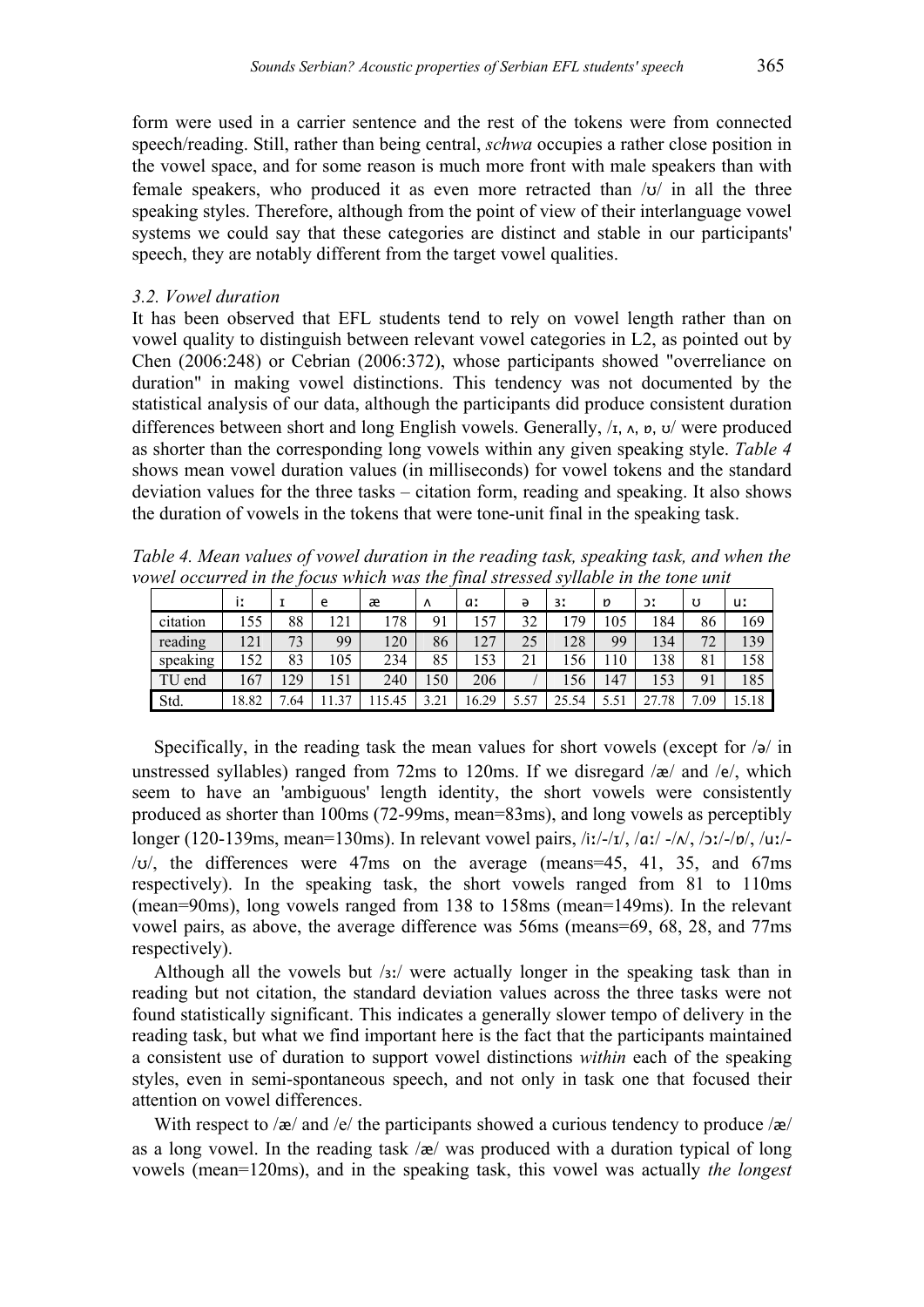vowel produced, about 80ms longer than other long vowels; even in the citation task it was produced as longer than three other long vowels: /iː, ɑː, uː/. It seems that our participants tried to 'improve' the symmetry of the English vowel system in terms of length oppositions, imposing the length distinction on /æ/-/e/ by analogy with the other 'paired' vowels.

Finally, it could be observed that duration was used by our participants at the prosodic level, too, as a tone-unit boundary signal. Namely, in the speaking task, when the token occurred in the tone-unit final position, both long and short vowels tended to be prolonged, so that the duration values of short vowels that occurred in this position were much higher than those of the same vowel occurring in a stressed syllable but not tone-unit finally. Moreover, some short vowels in TU-final position were as long or even longer than the long vowels in a non-final position. Compare, for instance, the average TU-final value for  $/p$  = 147ms with the non-TU-final average duration of  $/$  $\ge$ :/ $=$ 138ms, both measured in the same speaking task. This might indicate that in the participants phonological system the phonetic cue of duration is used at both the segmental and at the prosodic level, with the primacy at the prosodic level, when it is used as a discourse and illocutionary signal.

## **4. Conclusion**

Abandoning the native-speaker model as a 'yardstick' (Jenkins 2006:175) in favour of intelligibility as a more realistic goal in L2 teaching has not erased the many problems EFL students are facing when struggling to acquire the English vowel system. Though we may not aim at sounding like native speakers any longer, there still remains the need for EFL students to re-structure their perceptual and articulatory vowel space to accommodate all the relevant vowel categories and all the relevant distinctions in their English interlanguage system. Even if not compared to the 'typical' native-speaker qualities, EFL students' vowel categories steel need to be clearly delimited, 'distinctive' in Neel's sense (2008:584), and stable in different contexts and different speaking styles, since this seems to be crucial for vowel intelligibility. Without explicit comparison with native-speaker data, this study showed clearly enough that our participants did not produce appropriate quality differences between vowel categories, at least not consistently, in all the three contexts, but that they did use duration a phonological signal to support vowel distinctions.

Therefore, the findings of research studies such as this one – notwithstanding the common limitations such as a small number of participants, and the inability to control the participant's use of vowel tokens in semi-spontaneous speech – can be a very useful starting point in addressing intelligibility problems in EFL students' speech, without having to resort to 'native-speaker' measures for comparison. Comparative studies of students' L1 and English vowels are undoubtedly important, because they show L1 interference in acquiring English vowel categories, but a close observation of the structure of the students' interlanguage vowel systems, and of the *relative* position and distinctness of specific vowel categories in it, is also invaluable, because it offers a dynamic picture of students' vowel system development, showing which vowel categories need to be further differentiated or phonetically modified, and which need to be stabilized in different contexts and speech styles.

#### **References**

Barboza, C.L.F. (2007). "Production of English front vowels by Brazilian EFL teachers in Western Rio Grande do Norte". In Rauber, A. S., Watkins, M.A. and B.O. Baptista (eds), *New Sounds 2007:*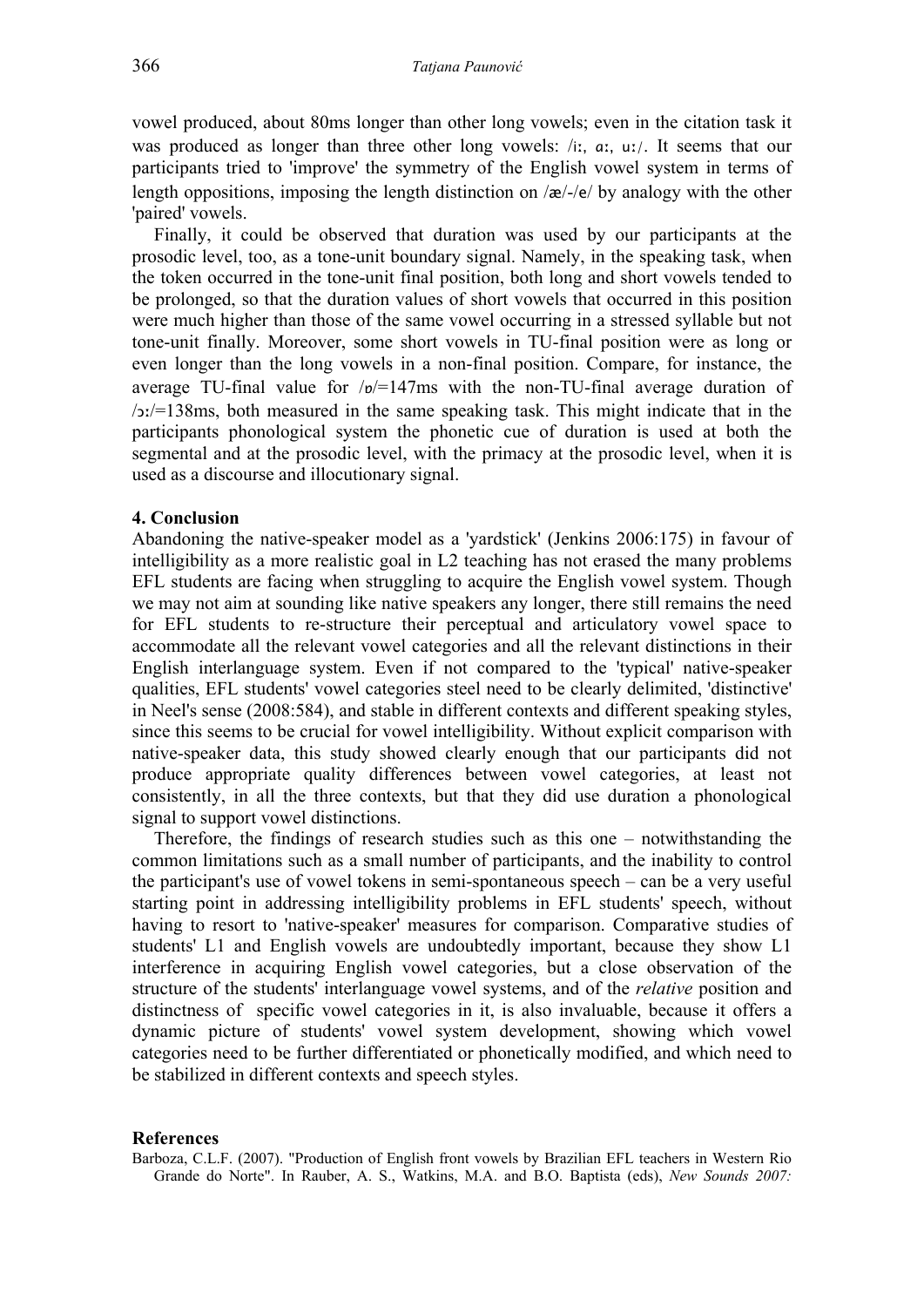*Proceedings of the Fifth International Symposium on the Acquisition of Second Language Speech*. Florianópolis, Brazil: Federal University of Santa Catarina, 28-37.

- Best, C. T. (1994). "The emergence of native-language phonological influences on infants: A perceptual assimilation hypothesis". In J. C. Goodman and H. C. Nusbaum (eds), *The development of speech perception*. Cambridge: MIT Press, 167-224.
- Best, C. T. (1995). "A direct-realist view of cross-language perception". In W. Strange (ed), *Speech Perception and Linguistic Experience: Issues in Cross-Language Research*. Balitmore, MD:York Press, 171– 204.
- Bohn, O-S. and J.E. Flege (1990). "Interlingual identification and the role of foreign language experience in L2 vowel perception". *Applied Psycholinguistics* 11: 303–328.
- Butcher, A.R. (1994). On the phonetics of small vowel systems: evidence from Australian languages. In R. Togneri (ed): *Proceedings of the 5th Australian International Conference on Speech Science and Technology.* Canberra: Australian Speech Science and Technology Association, Vol I, 28-33.
- Cebrian, J. (2006). "Experience and the use of non-native duration in L2 vowel categorization". *Journal of Phonetics*, Vol. 34, Issue 3: 372-387.
- Chen, Y. (2006). "Production of Tense-Lax Contrast by Mandarin Speakers of English". *Folia Phoniatrica et Logopedica,* vol. 58: 240–249.
- Čubrović, B. (2007). "What's in a symbol? The case of happY and thank YOU vowels and the Serbian EFL learner". PTLC Phonetics Teaching & Learning Conference August 24-26, 2007,UCL, at <http://www.phon.ucl.ac.uk/ptlc/proceedings/ptlcpaper\_05e.pdf>
- Denes, P.B. & E.N. Pinson (1993). *The Speech Chain; the Physics and Biology of Spoken Language*, 2nd ed. New York: Freeman.
- Deterding, David H. (1990). *Speaker normalization for automatic speech recognition.* PhD thesis, University of Cambridge.
- Deterding, David H. (2006). "The North Wind versus a Wolf: short texts for the description and measurement of English pronunciation"*. Journal of the International Phonetic Association*, 36/2: 187- 196.
- Djokić, D. (1981). "Uticaj fonološke strukture srpskohrvatskog jezika na učenje izgovora engleskih diftonga". *Godišnjak Saveza društava za primenjenu lingvistiku Jugoslavije*, br 4-5, Zagreb, 69-73.
- Djokić, D. (1984). "Sposobnost auditivne diskriminacije i produkcije vokala na stranom jeziku". *Godišnjak SDPLJ, zbornik radova III kongresa SDPLJ*, 1983, Sarajevo, 687-693.
- Fabricius, Anne (2002). "Weak vowels in modern RP: An acoustic study of happy-tensing and kit/schwa shift". *Language Variation and Change*, 14:, 211–237.
- Fernandez Guerra, A. (2001). "Intelligibility vs. accentedness. Some issues concerning foreign language speech, learning and teaching". In F. Fernandez (ed), *Los estudio ingleses, en el umbral del tercer milenio*, Miscellaneous Vol 3, *Studies in English Language and Literature, Lingua Inglesa.* Universitat de Valencia, 143-156.
- Flege, J. E. (1988). "Factors affecting the degree of perceived foreign accent in English sentences". *Journal of the Acoustical Society of America*, 84*:* 70–79.
- Flege, J. E. (1995). "Second-language speech learning: Theory, findings, and problems". In W. Strange (ed), *Speech perception and linguistic experience: Theoretical and methodological issues*. Timonium, MD: York Press, 233–277.
- Flege, J. E. (1997). "English vowel production by Dutch talkers: More evidence for the 'similar' vs 'new' distinction". In A. James & J. Leather (eds), *Second- Language Speech, Structure and Process*. New York: Mouton de Gruyter, 11-52.
- Flege, J. E., Bohn, O-S. & S. Jang (1997). "The effect of experience on nonnative subjects' production and perception of English vowels*". Journal of Phonetics* 25: 437–470.
- Gimson, A.C. (1970). *An Introduction to the pronunciation of English.* Bristol: Edward Arnold.
- Guion, S. G. (2003). "The vowel systems of Quichua-Spanish bilinguals". *Phonetica*, 60: 98–128.
- Hawkins, Sarah & Jonathan Midgley (2005). "Formant frequencies of RP monophthongs in four age groups of speakers"*. Journal of the International Phonetic Association* 35/2: 183-199.
- Hillenbrand, J. M., Clark, M. J., & T.M. Nearey (2000)."Some effects of duration on vowel recognition". *Journal of the Acoustical Society of America*, 108:3013–3022.
- Hillenbrand, J. M., Clark, M. J., & T.M. Nearey (2001). "Effects of consonant environment on vowel formant patterns". *Journal of the Acoustical Society of America*, 109:748–763.
- Iverson, P. & B.G. Evans (2007). "Learning English vowels with different first-language vowel systems: Perception of formant targets, formant movement, and duration*". JASA*, 122,5: 2842-2854.
- Ivić, P. (1994 ). *Prozodija reči i rečenice*. Sremski Karlovc: Izdavačka knjižarnica Zorana Stojanovića.
- Jenkins, Jennifer (2006). "Current Perspectives on Teaching World Englishes and English as a Lingua Franca". *TESOL Quarterly*,Vol. 40, No. 1:157-181.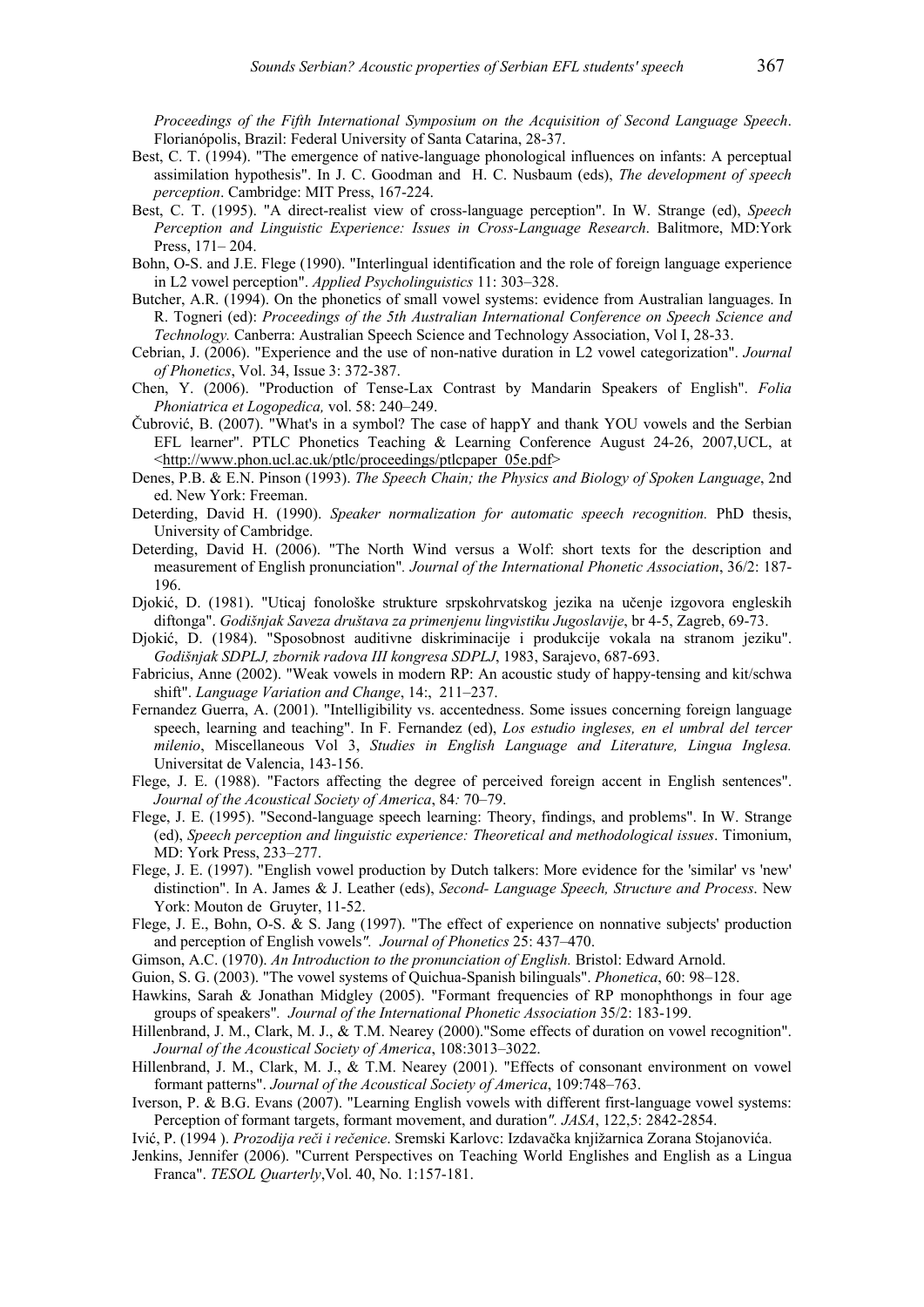- Jia, G., & D. Aaronson (2003). "A longitudinal study of Chinese children and adolescents learning English in the US". *Applied Psycholinguistics*, 24: 131– 161.
- Jia, G., W. Strange, Y. Wu, J. Collado & Q. Guan (2006). "Perception and production of English vowels by Mandarin speakers: Age-related differences vary with amount of L2 exposure". *Journal of the Acoustical Society of America*, 119, 2:1118–1130.
- Kewley-Port, D. & S. S. Goodman (2005). "Thresholds for second formant transitions in front vowels". *Journal of the Acoustical Society of America*, 118, 5: 3252–3260.
- Kewley-Port, D., Akahane-Yamada, R. & K. Aikawa (1996). "Intelligibility and acoustical correlates of Japanese accented English vowels". *Proceedings of International Conference on Spoken Language Processing,* Vol. 96, 450–453.
- Krebs-Lazendic, L. (2008). *Early vs. late Serbian-English bilinguals' responses to two Australian English vowel contrasts.* Unpublished PhD thesis, University of Western Sydney, available at <http://arrow.uws.edu.au:8080/vital/access/manager/Repository/uws:5890>
- Krebs-Lazendic, L. and C.T. Best (2007). "Early and Late Bilinguals' Vowel Perception and Production: English Vowel Contrasts that Give Serbian-English Bilinguals a H(E)AD-ache". In Rauber, A. S., Watkins, M.A. & B.O. Baptista (eds): *New Sounds 2007: Proceedings of the Fifth International Symposium on the Acquisition of Second Language Speech*, 282-292. Retrieved from <http://www.nupffale.ufsc.br/newsounds/Papers/24.Krebs-Lazendic\_Best.pdf>
- Ladefoged, P. (1993). *A Course in Phonetics*. 3<sup>rd</sup> ed. San Diego: Harcourt Brace College Publishers.
- Ladefoged, P. (2001). *A Course in Phonetics*. 4<sup>th</sup> ed. Boston: Heinle & Heinle, Thomson Learning.
- Lehiste, I. & P. Ivić (1986). *Word and Sentence prosody in Serbocroatian*. Cambridge,MA: MIT Press.
- Lehiste, I. & P. Ivić (1996). *Prozodija reči i rečenice u srpskohrvatskom jeziku* (prev. Lj. Subotić). Sremski Karlovci, Novi Sad: Izdavačka knjiarnica Zorana Sojanovića.
- Lindblom B., Brownlee S., Davis B. & S-J. Moon (1992). "Speech transforms". *Speech Communication,*  11: 357-368.
- MacKay, I.R.A. & N. Fullana (2007). "Starting Age and Exposure Effects on EFL Learners' Sound Production in a Formal Learning Context". *New Sounds 2007: Proceedings of the Fifth International Symposium on the Acquisition of Second Language Speech*, pp 324- 335. Retrieved from < http://www.nupffale.ufsc.br/newsounds/Papers/28.Mackay\_Fullana.pdf>
- Major, R. C. (2002). "The phonology of the L2 user". In V. Cook (ed), *Portraits of the L2 user.* Clevedon, UK: Multilingual Matters, 67–92.
- Markham, D. & V. Hazan (2002). UCL Speaker database. In *Speech, Hearing and Language: Work in progress,*Volume 14. Department of Phonetics and Linguistics, UCL, 1-17.
- Marković, M. (2007). *Kontrastivna analiza akustičkih i artikulacionih karakteristika vokalskih sistema engleskog i srpskog jezika*. Unpublished PhD thesis, University of Novi Sad, Serbia.
- Marković, M. (2009). "Different Strategies in Acquiring L2 Vowels: The Production of High English Vowels **/**iː, ɪ, uː, ʊ**/** by Native Speakers of Serbian". In Čubrović, B. and T. Paunović (eds), *Ta(l)king English Phonetics Across Frontiers*. Cambridge: Cambridge Scholars Publishing, 3-18.
- Mihajlović, LJ. (1957). "Problem učenja glasova stranog jezika". *Živi jezici*, god I, 1-2, Beograd: Društvo za strane jezike i književnosti NR Srbije, 57-64.
- Mihajlović, LJ. (1969). "Kontrastivna analiza fonoloških sitema". U Filipović, R (ed), *Prilozi i gradja*, Zagreb: Institut za lingvistiku i YScecp Zagreb, 30-34.
- Munro, M. J. & T.M. Derwing (2001)."Modeling perceptions of accentedness and comprehensibility of L2 speech". *Studies in Second Language Acquisition*, 23: 451–468.
- Munro, M. J. & T.M. Derwing (2008). "Segmental Acquisition in Adult ESL Learners: A Longitudinal Study of Vowel Production". *Language Learning,* 58, 3: 479–502.
- Munro, M. J., Derwing, T. M. & S.L. Morton (2006). "The mutual intelligibility of L2 speech". *Studies in Second Language Acquisition*, 28: 111–131.
- Neel, A. T. (2008). "Vowel Space Characteristics and Vowel Identification Accuracy". *Journal of Speech, Language, and Hearing Research* , Vol. 51: 574–585.
- Paunović, T. (2003). *Fonetsko-fonološka interferencija srpskog jezika u percepciji i produkciji engleskih vokala.* Unpublished PhD thesis, University of Nis, Serbia.
- Peterson, G. E. & H.L. Barney (1952). "Control methods used in a vowel study". *Journal of the Acoustical Society of America*, 24: 175–184.
- Piske, T., J.E. Flege, I.R.A. Mackay & D. Meador (2002). "The Production of English Vowels by Fluent Early and Late Italian-English Bilinguals". *Phonetica,*Vol. 59, No 1: 98-128.
- Pisoni, D. B. (1997). "Some thoughts on 'normalization' in speech perception". In K. Johnson & J. W. Mullenix (eds), *Talker Variability in Speech Processing.* San Diego, CA: Academic Press, 9–32.
- Savić, M. (2007). *Izgovor u nastavi stranog jezika efikasnost različitih pristupa i tehnika na mladjem školskom uzrastu.* Unpublished MA thesis, University of Novi Sad, Serbia.